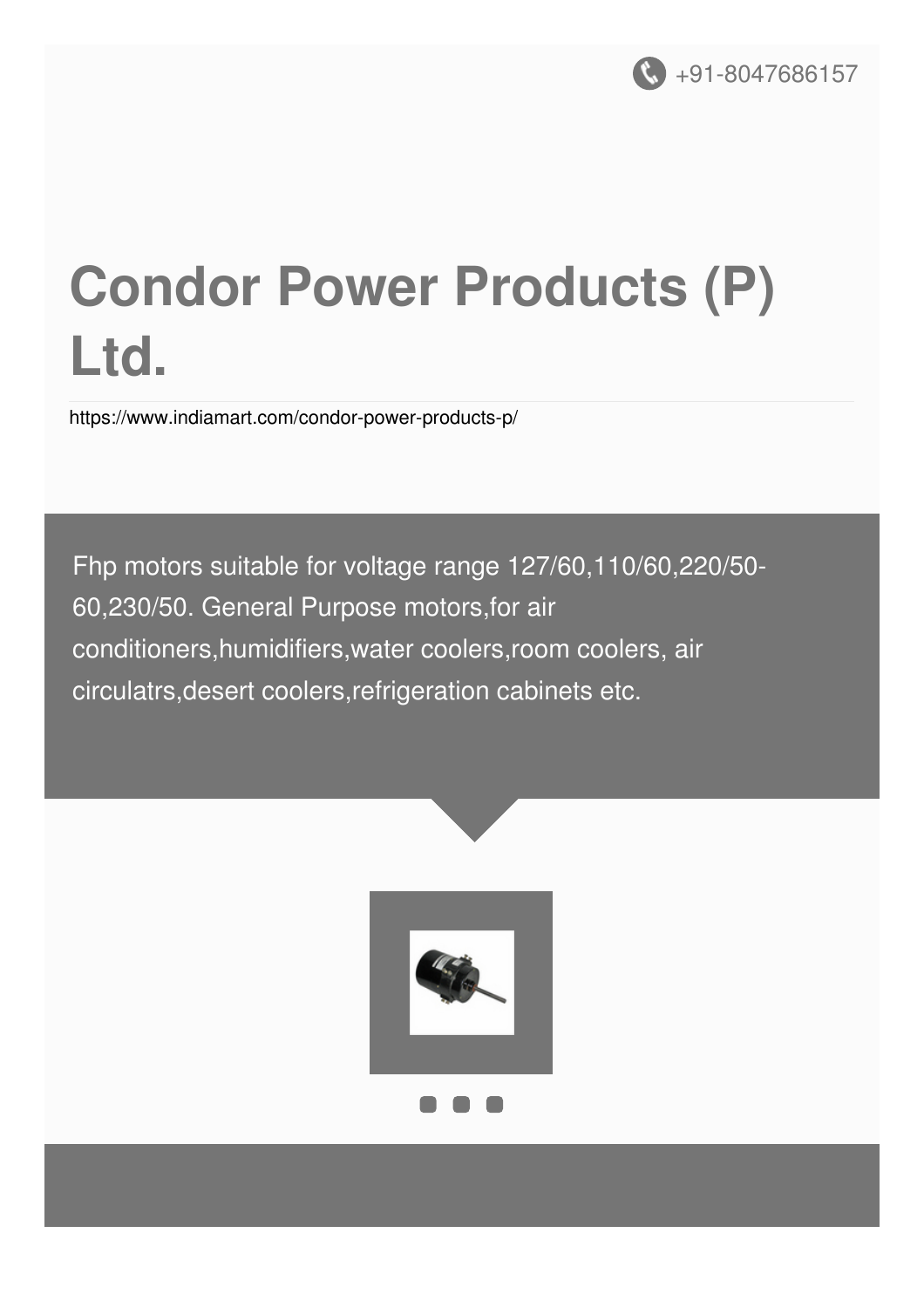#### About Us

Based in Faridabad 30 kilometers south of Delhi, Condor Power Products (P) Ltd. is one of the most reputed designer, manufacturer, supplier and exporter of high quality FHP (fractional horse power) electric motors. The ISO-9001 certified concern is one of the largest manufacturers of electric motors in India and offers its products in as many as 180 models for various applications by changing the voltage and frequency supply conditions in accordance with the internationally accepted norms and methods. Our products are capable of rendering years of efficient service. Our products are widely used for air-conditioners, washing machines, mixer-grinders, wet rice grinders and many other applications.

Were a perfect blend of experienced and young engineers who transform new and innovative ideas through research & development into new and improved products. Every motor which moves out of the plant is backed with extensive quality checks to have consistent quality of the products. The hallmark of Condor is 'Quality achieved through process control'.

With our sound infrastructural facility, we can produce 6,00,000 motors in a calendar year.

Our organization is the brainchild of a visionary entrepreneur B.B. Singh and promoted by Dr. C.B. Singh and Dr. Rajesh Shukla NRIs from U.S.A. Mr. B.B. Singh is operating in the capacity of M.D. whereas his son Anurag Singh is operating as Marketing Head.

#### **For more information, please visit**

<https://www.indiamart.com/condor-power-products-p/aboutus.html>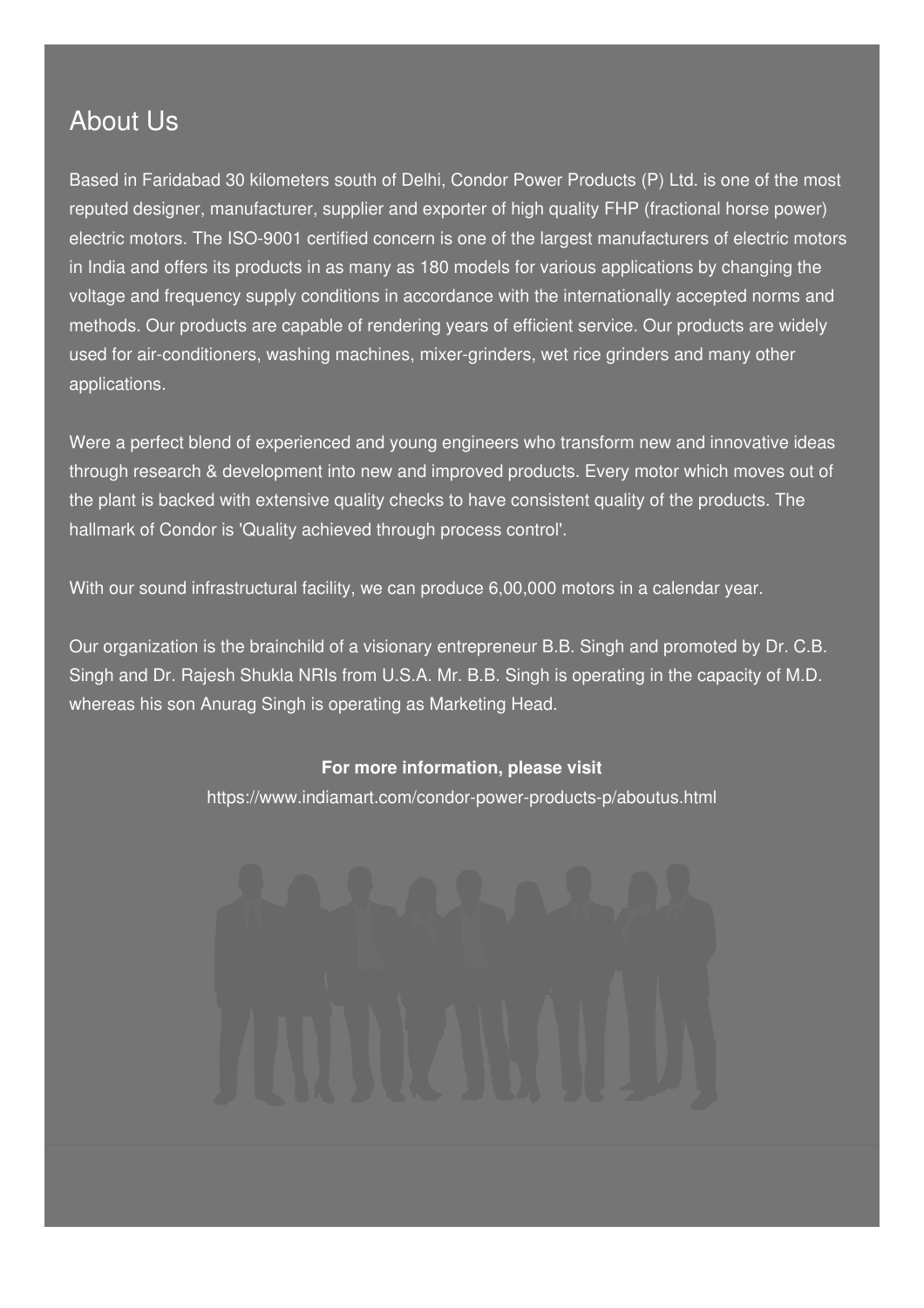



Water Cooler Motor



Water Cooler Motor Abc1



Window Air Conditioner Motor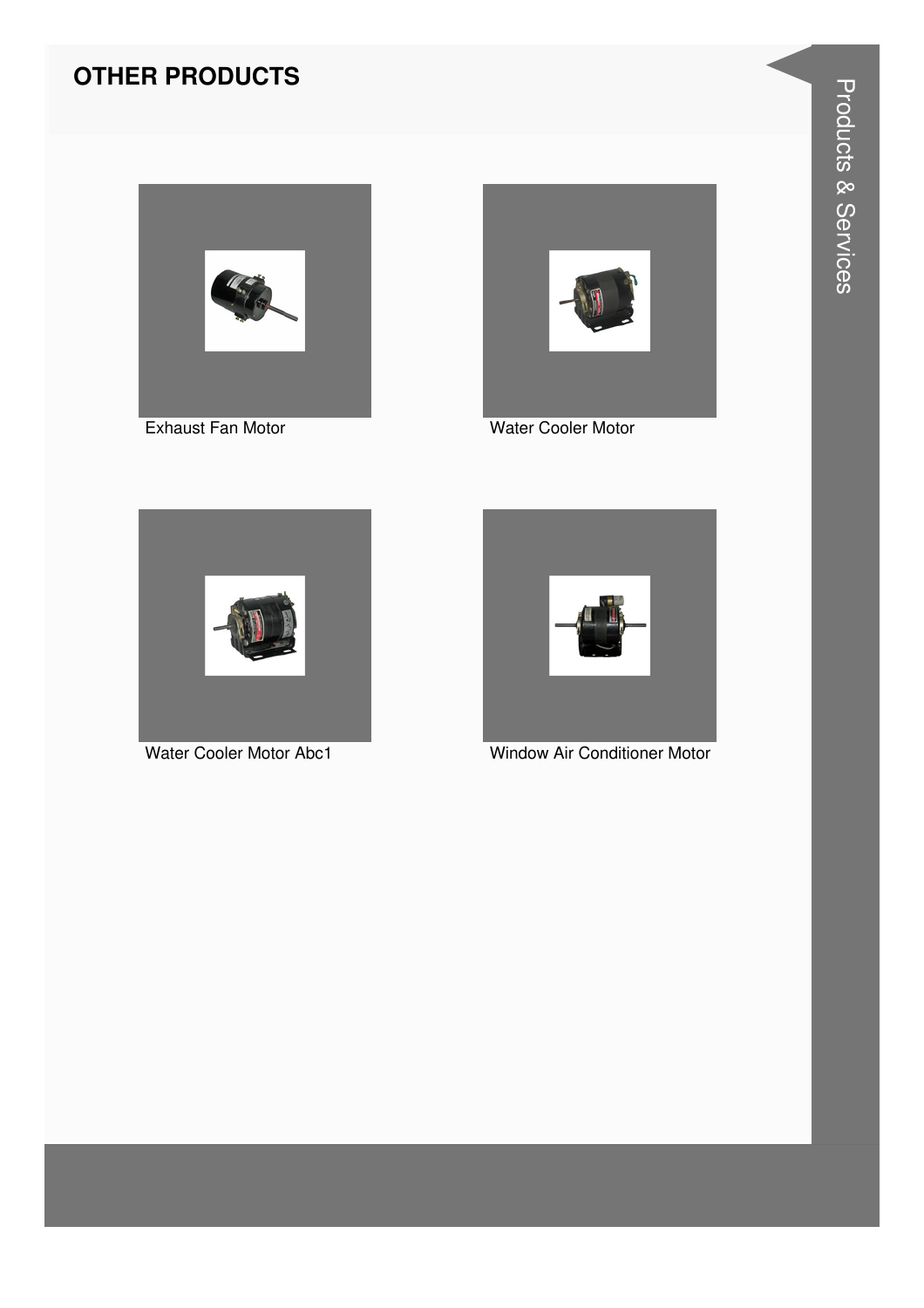



Water Cooler Motor Abc2



Cooler Motor Blower Abc3



Cooler Motor Blower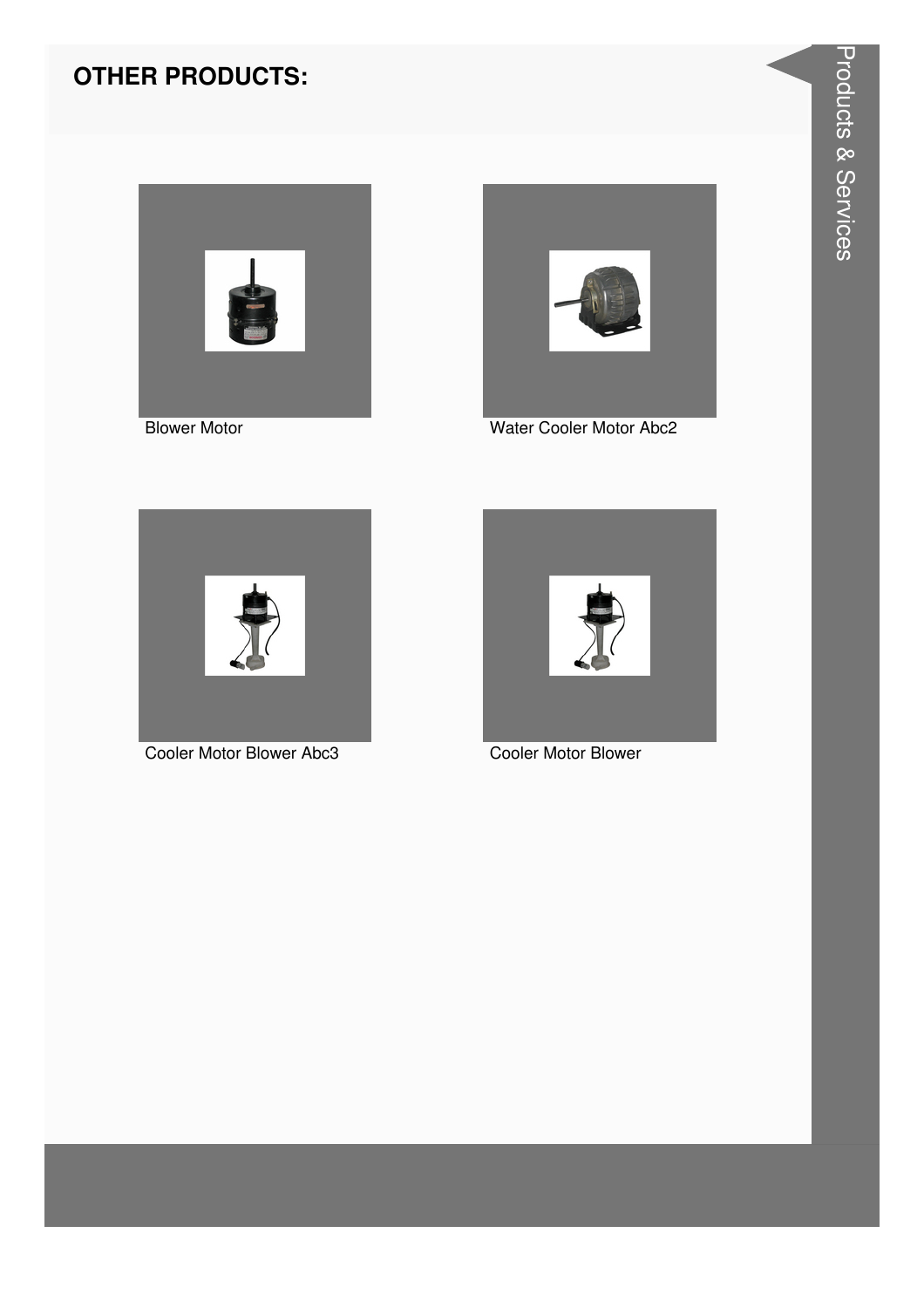



Air Curtain Motor



**Special Purpose Motor** 



**Electric Motor**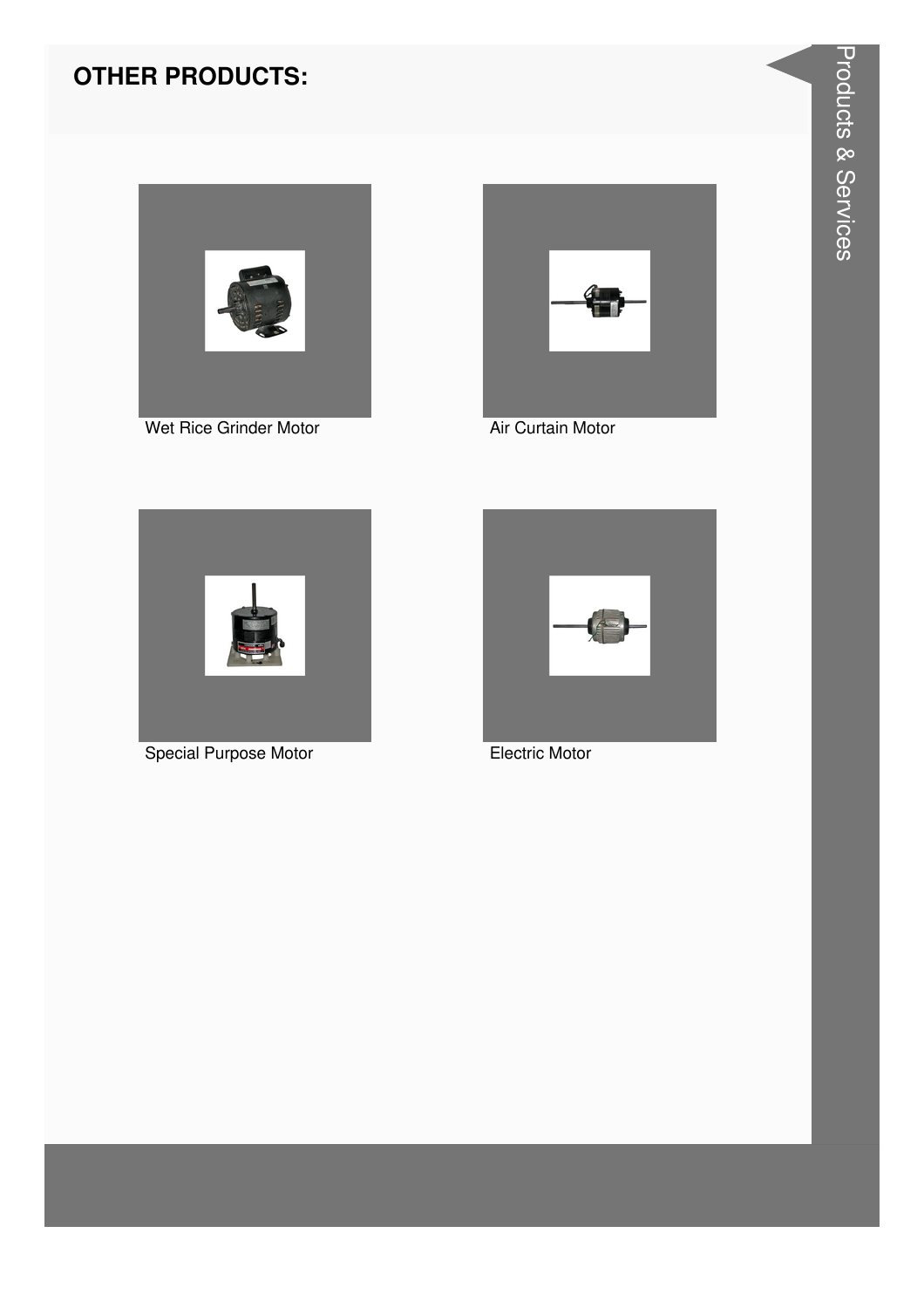

Motor For Plastic Body Cooler In Square Lamination



**Blower Motor For Split Air** Conditioner



**Electric Motor** 



Special Purpose Motor For Cooler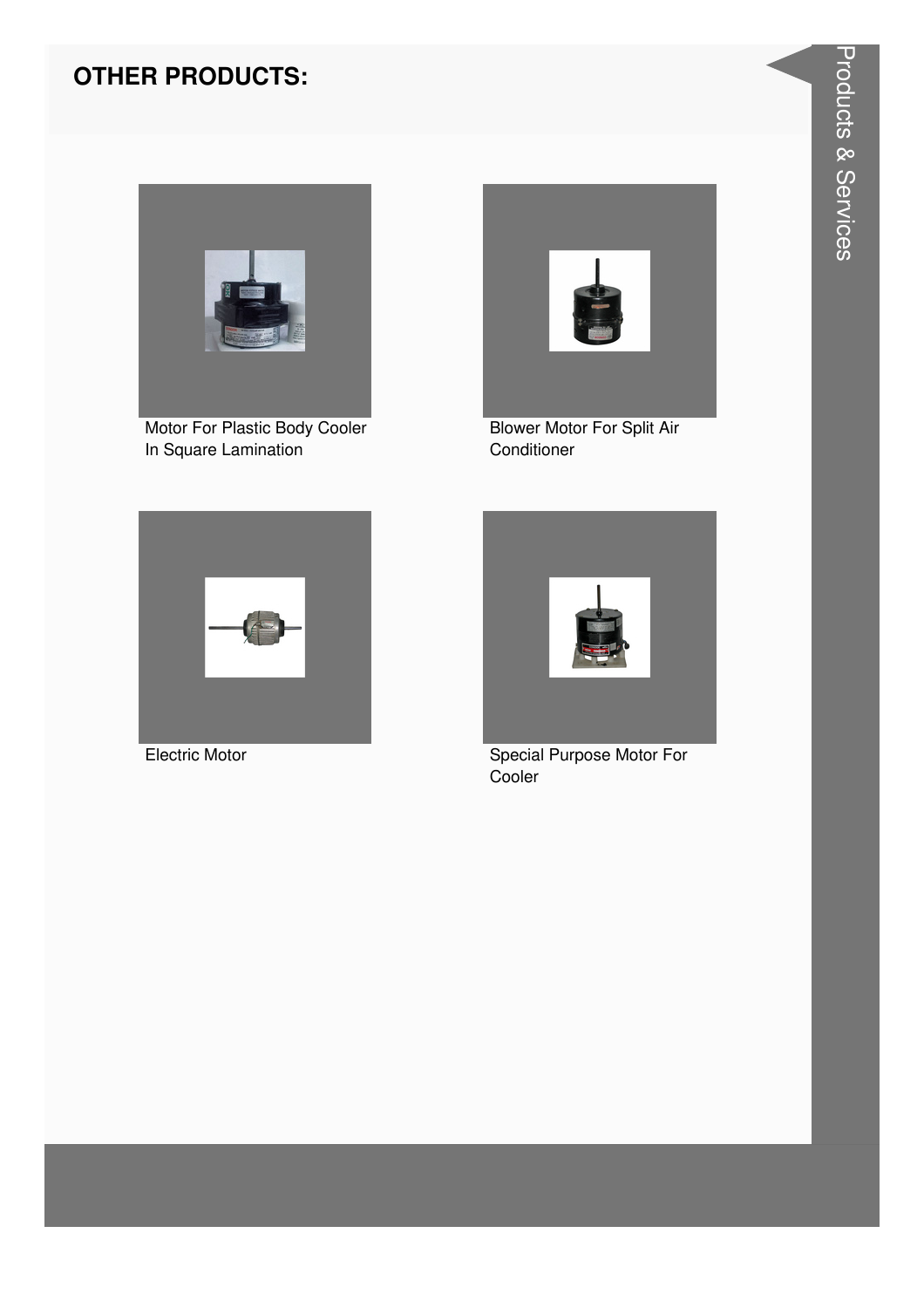

Window Air Conditioner Motor



**Electric Motors** 



Water Cooler Motor



Cooler Motor Blower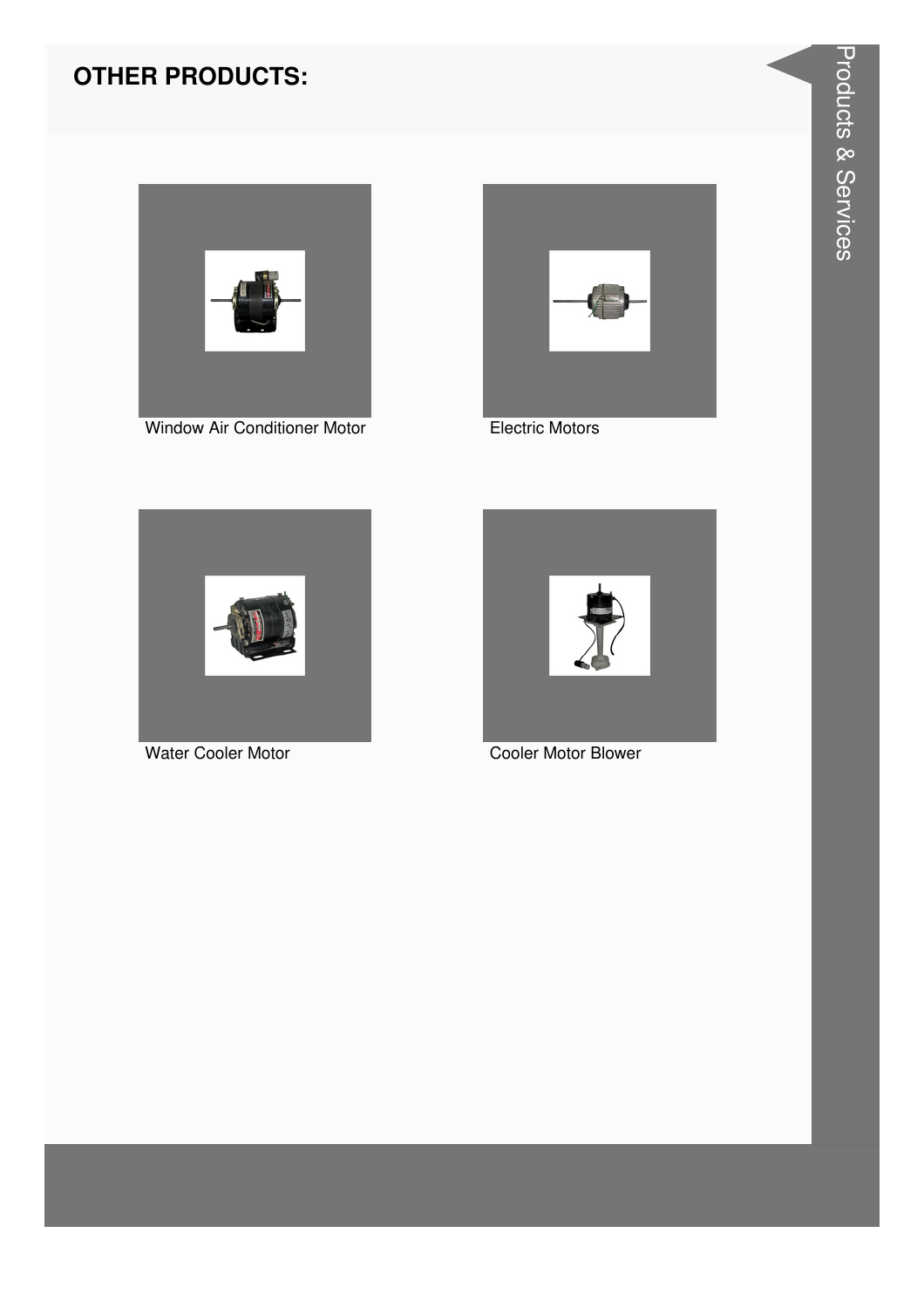



**Blower Type Cooler** 



Special Purpose Motorabc1



**Special Purpose For Blower** Type Cooler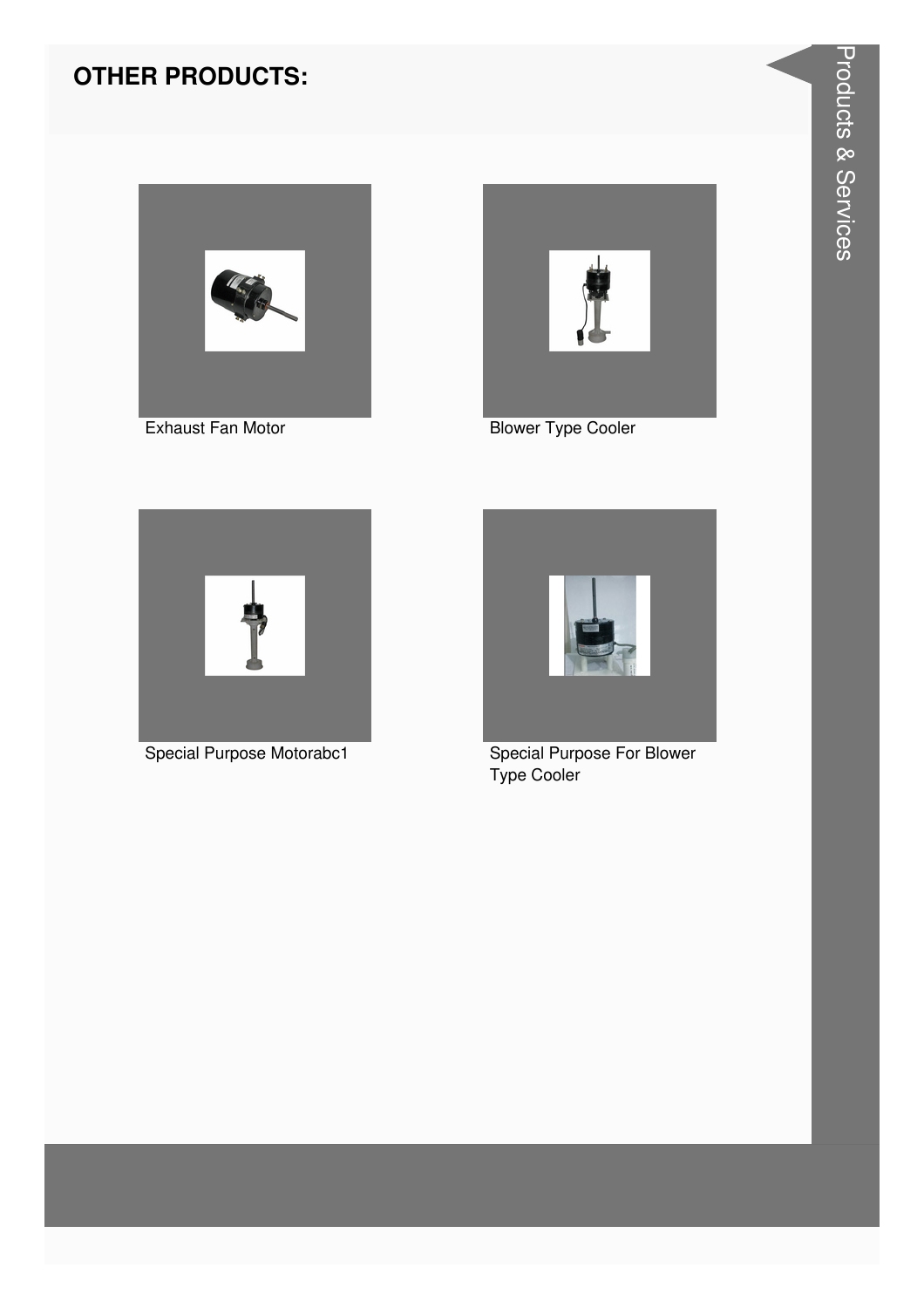## Factsheet

Nature of Business

:Exporter and Manufacturer